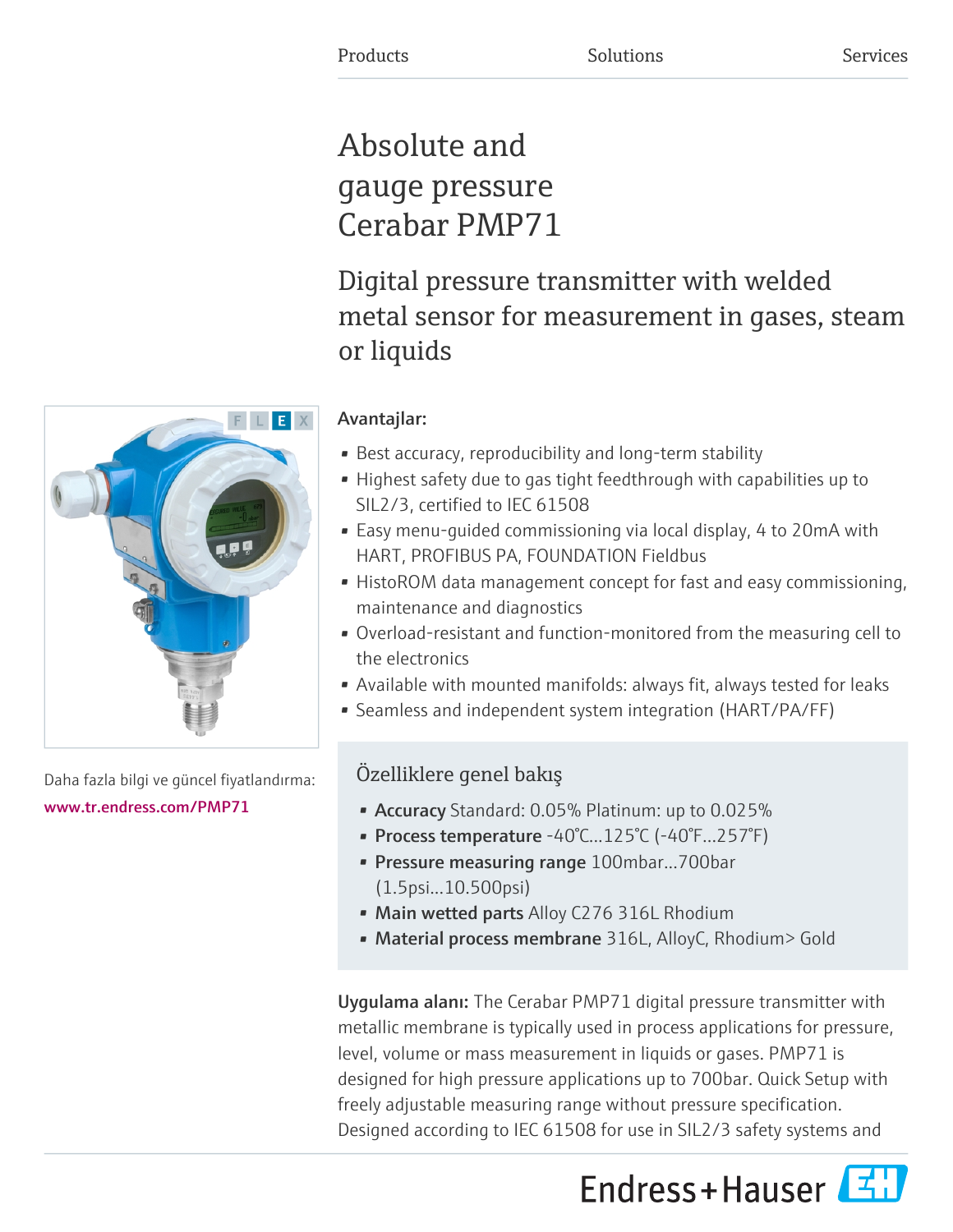available with MID Parts Certificate suitable for custody transfer applications.

# Özellikler ve şartlar

# Continuous / Liquids Measuring principle

Absolute and gauge pressure

# Characteristic / Application

Digital transmitter with piezoresistive sensor and welded metallic membrane Modular transmitter Long term stability Enhanced safety via self diagnostic functions Secondary process barrier

# Specialities

diagnostic functionalities different languages in software

#### Supply / Communication

4...20mA HART: 10,5...45V DC Ex ia: 10,5...30V DC PROFIBUS PA / FOUNDATION Fieldbus: 9...32V DC

# **Accuracy**

Standard: 0.05% Platinum: up to 0.025%

# Long term stability

0,05% of URL/year

# Ambient temperature

-50°C...85°C (-58°F...185°F)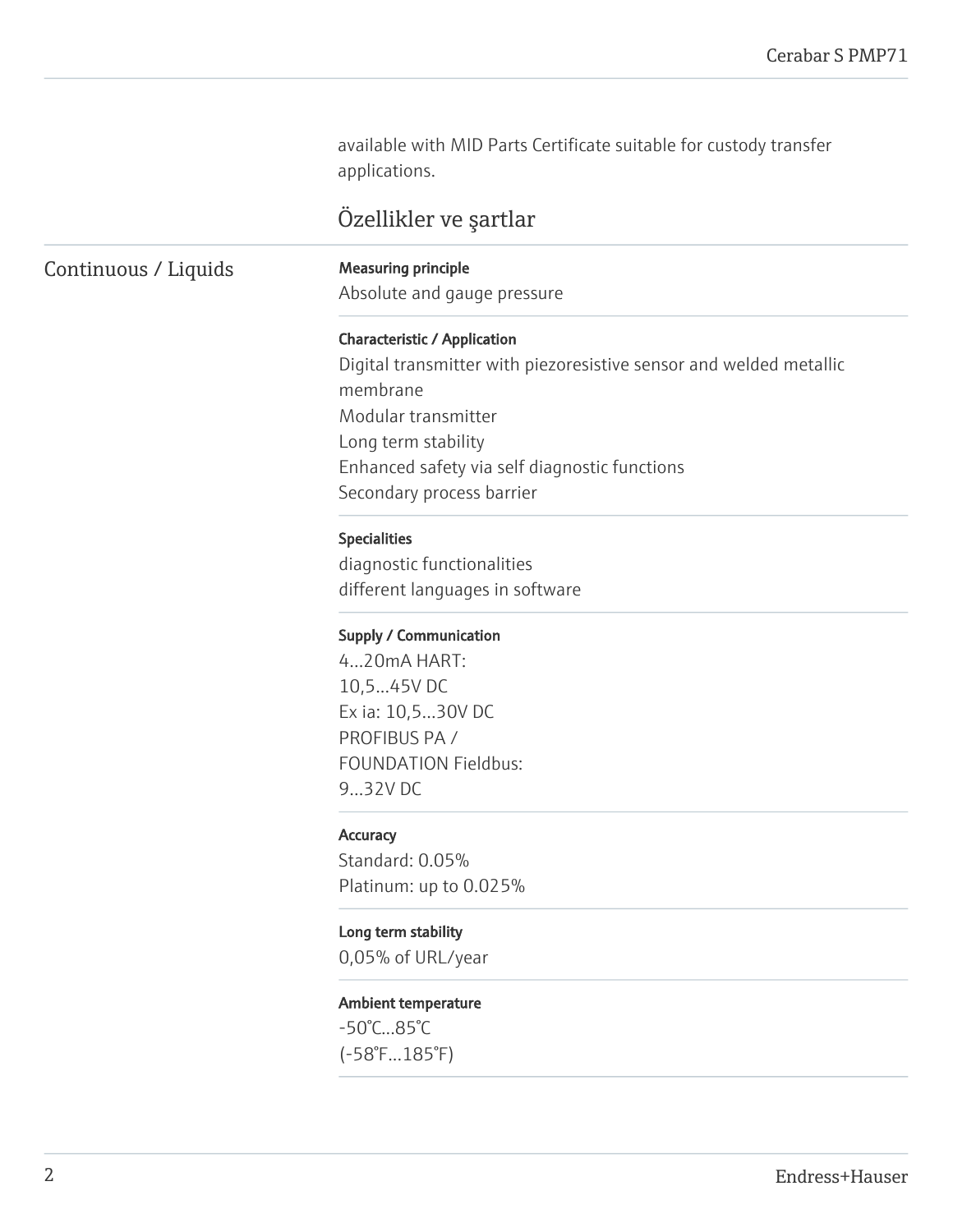# Continuous / Liquids

# Process temperature

-40°C...125°C (-40°F...257°F)

#### Process pressure absolute / max. overpressure limit

1050bar (15,750psi)

#### Pressure measuring range

100mbar...700bar (1.5psi...10.500psi)

#### Main wetted parts

Alloy C276 316L Rhodium

#### Process connection

Threads Flanges (DIN, ASME, ...) with flush membrane

#### Max. measurement distance

7000m (22.966ft) H2O

#### Communication

4...20 mA HART 1- 5V DC Low Power PROFIBUS PA FOUNDATION Fieldbus

# Certificates / Approvals

ATEX, FM, CSA, CSA C/US, IEC Ex, JPN Ex, INMETRO, NEPSI, EAC

#### Safety approvals

SIL

# Design approvals

EN 10204-3.1 NACE MR0175, MR0103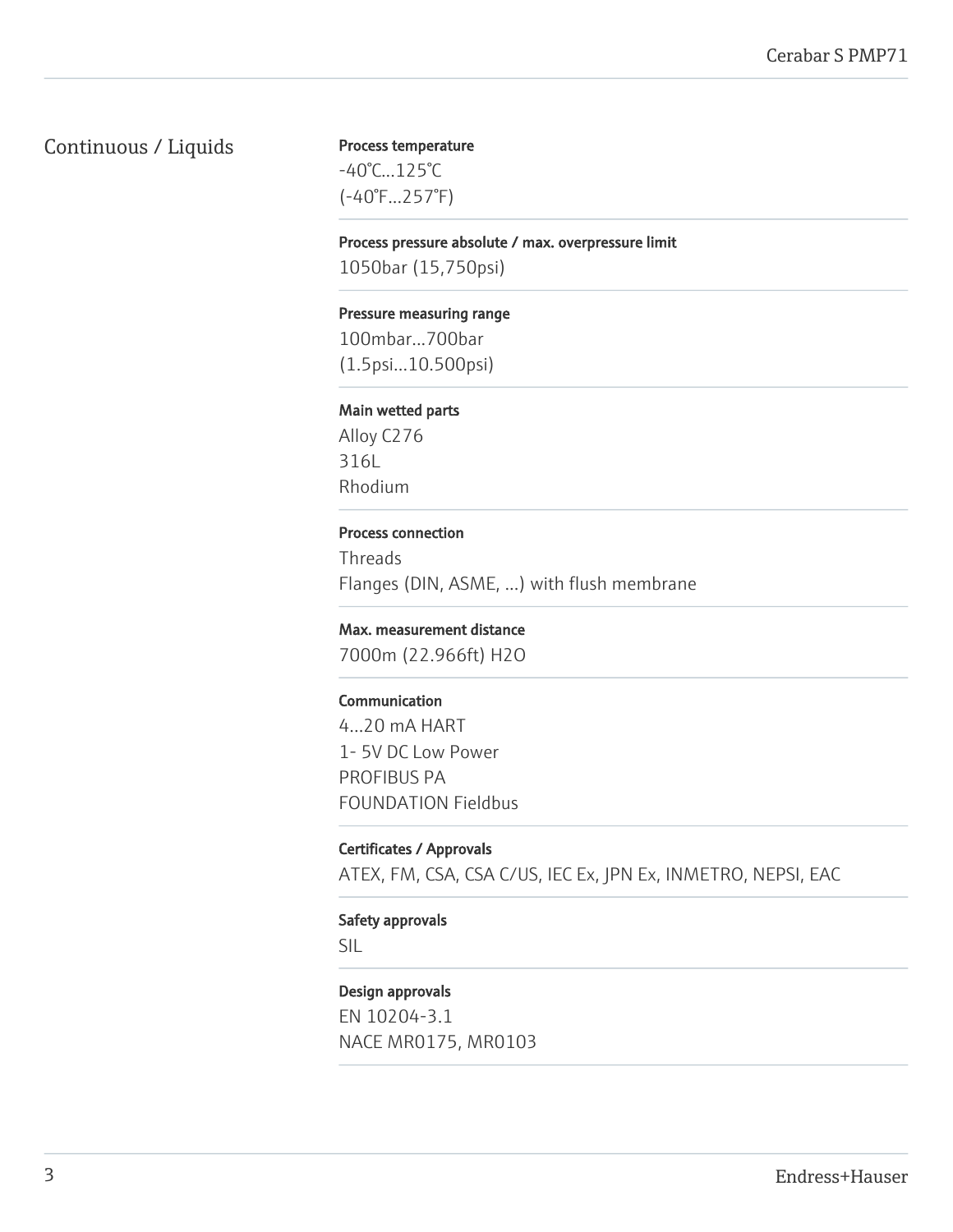# Continuous / Liquids

# Marine approval

GL/ ABS

### Drinking water approvals

**NSF** 

# **Options**

HistoROM/M-Dat 4-line digital display SS- or Aluminiumhousing Separate housing

# Successor

PMP71B

# Application limits

Measuring cell: Metal welded If pressurized, possibly use differential pressure meas-urement with two pressure transmitters (electronic dp). Observe ratio head pressure : hydrostatic pressure

# Pressure Measuring principle

Absolute and gauge pressure

# Characteristic

Digital transmitter with piezoresistive sensor and welded metallic membrane Modular transmitter Long term stability Enhanced safety via self diagnostic functionsSecondary process barrier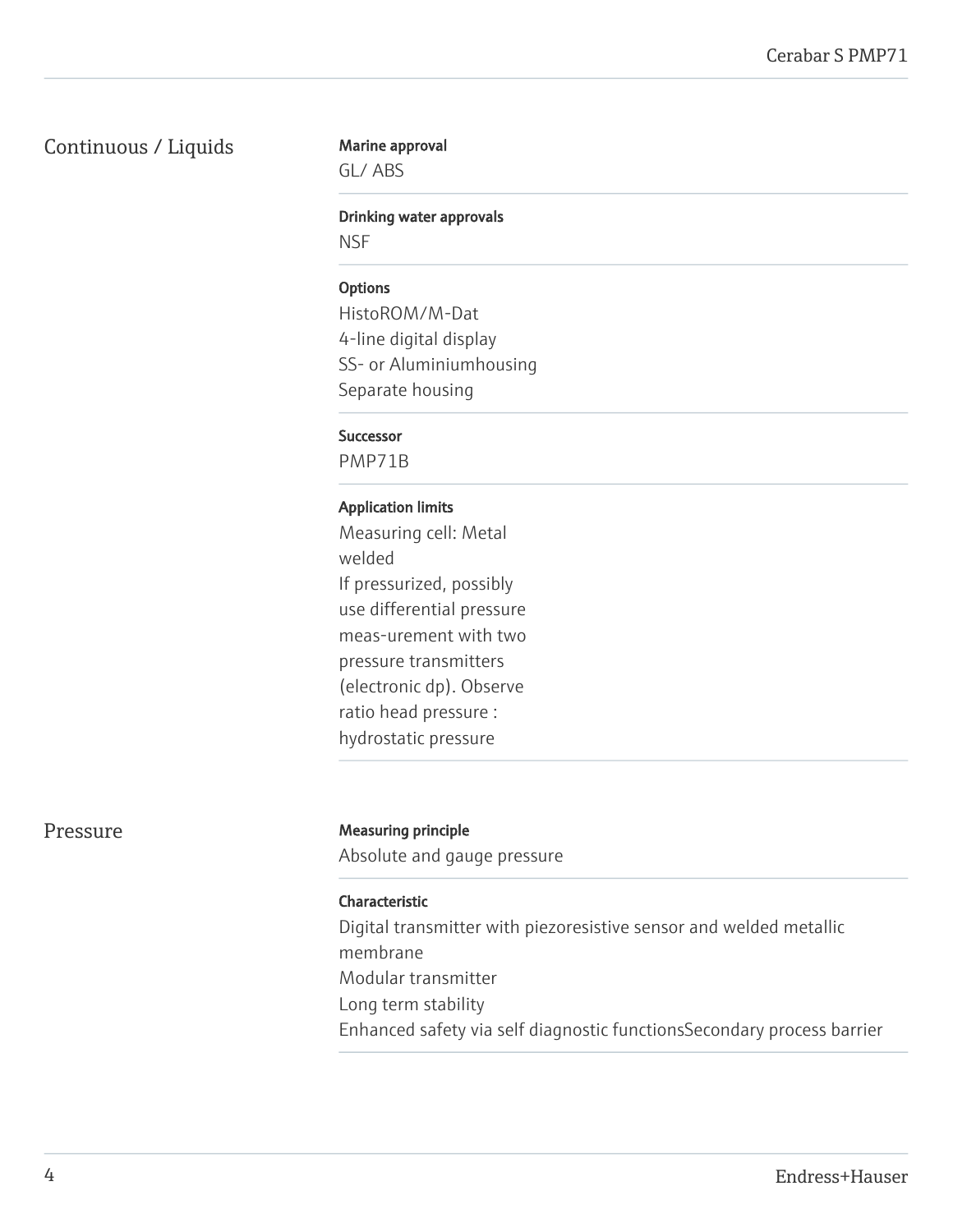# Pressure

#### Supply voltage

4...20 mA HART 10,5...45V DC (Non Ex): Ex ia: 10,5...30V DC PROFIBUS PA: 9...32 V DC (Non Ex) FOUNDATION Fieldbus: 9...32 V DC (Non Ex)

# Reference Accuracy

Standard: 0.05% Platinum: up to 0.025%

# Long term stability

0.05 % of URL/ year 0.07 % of URL/ 5 years 0.1 % of URL/ 10 years

## Process temperature

-40°C...125°C (-40°F...257°F)

#### Ambient temperature

-50°C...85°C (-58°F...185°F)

# Measuring cell

100 mbar...700 bar (1.5 psi...10.500 psi) relative/ absolute

#### Smallest calibratable span

5 mbar (0.075 psi)

# Vacuum resistance

10 mbar (0.15 psi)

# Max. Turn down 100:1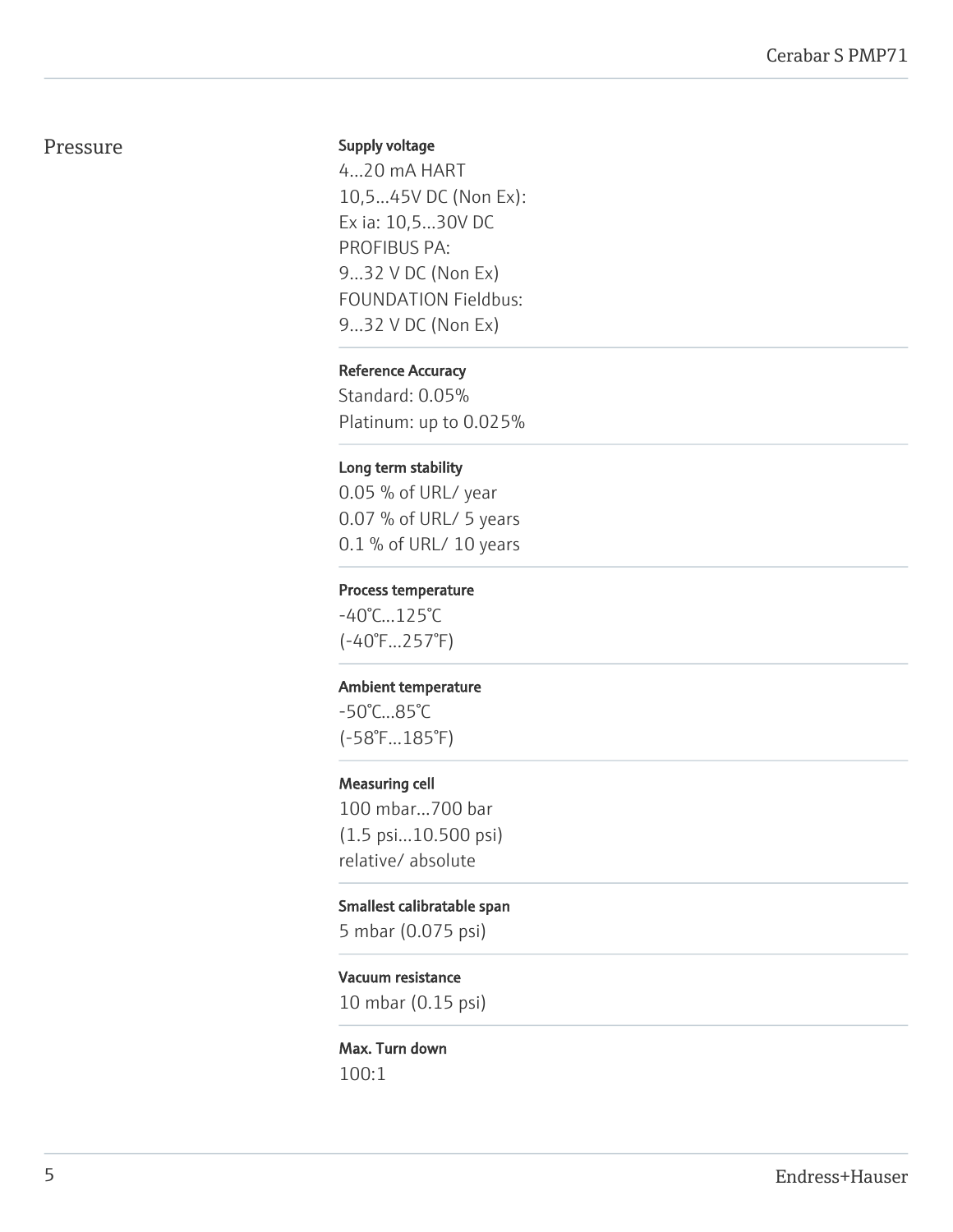# Pressure

#### Max. overpressure limit

1050 bar (15.750 psi)

#### Process connection

Thread: G1/2...G2, R1/2, MNPT1/2...MNPT2, R1/2 Flange: DN25...DN80, ASME 1"...4", JIS 10K...20K

#### Material process membrane

316L, AlloyC, Rhodium> Gold

# Material gasket

None, measuring cell welded

#### Fill fluid

Silicone oil, Inert oil

# Material housing

Die-cast aluminum, AISI 316L

# Communication

4...20 mA HART 1- 5V DC Low Power PROFIBUS PA FOUNDATION Fieldbus

# Certificates / Approvals

ATEX, FM, CSA, CSA C/US, IEC Ex, JPN Ex, INMETRO, NEPSI, EAC

## Safety approvals

SIL